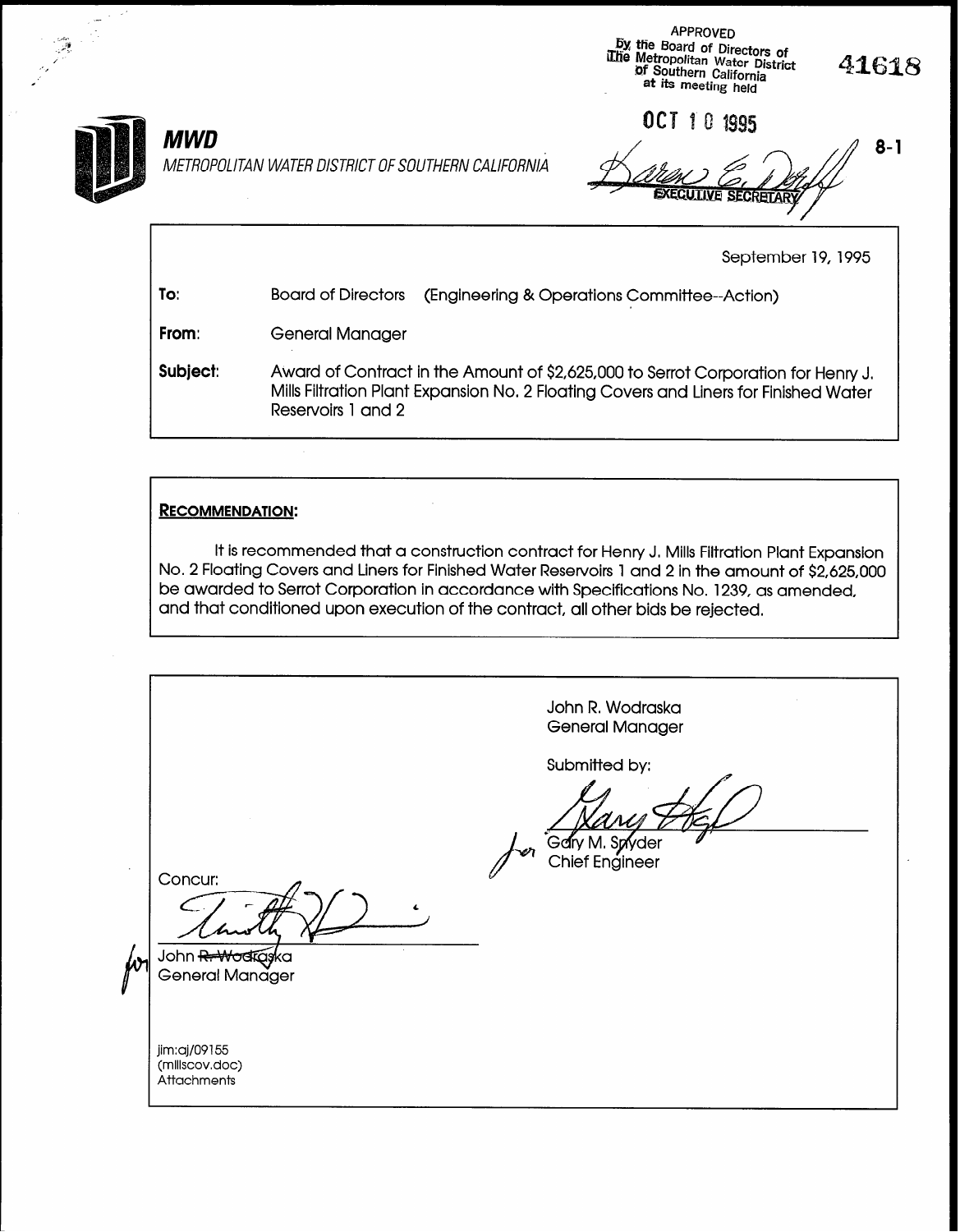.

#### **BRIEF DESCRIPTION:**

One bid has been received and opened under Specifications No, 1239, as amended, for the construction of Floating Covers and Liners for Finished Water Reservoirs 1 and 2 at the Henry J. Mills Filtration Plant. This bid is shown on the attached abstract of bids (see Attachment A). The low bid of Serrot Corporation, in the amount of \$2,625,000, complies with the requirements of the specifications and is \$700,000 above the Engineer's estimate. Serrot is qualified to perform this work and has satisfactorily performed work for the District. Funds for this work are available under Appropriation No. 557,

Several factors contributed to the increase in Serrot's bid over the Engineer's estimate, These factors included a short window for construction due to the plant expansion schedule, and uncertainties involving the salvaging of the existing cover on Reservoir 1 for use as the Reservoir 1 liner, Additionally, this work is very specialized, and the District has historically received very few bids on liner/cover contracts.

|   | <b>CONTRACT TYPE</b>         |                      | <b>FUNDING</b>                 |   | <b>TYPE OF COMPETITION</b>                           |
|---|------------------------------|----------------------|--------------------------------|---|------------------------------------------------------|
| V | <b>NEW</b>                   | ⋈                    | <b>CAPITAL - APPROPRIATION</b> |   |                                                      |
|   | AMENDED                      |                      | No. 557                        | Ⅳ | <b>COMPETITIVE BIDDING</b><br>Specification No. 1239 |
|   | <b>CONTRACT FORM</b>         |                      | $O$ & M                        |   | <b>NEGOTIATED CONTRACT</b>                           |
|   | LEASE                        |                      | <b>BUDGET STATUS</b>           |   |                                                      |
|   | <b>PROFESSIONAL SERVICES</b> | $\bm{\triangledown}$ | FY 95/96 AMT \$31,248,500      |   |                                                      |
| Ⅳ | CONSTRUCTION                 | M                    | OUT-YEAR AMT \$33,772,800      |   |                                                      |
|   |                              |                      | NON-BUDGET AMT                 |   |                                                      |
|   |                              |                      |                                |   |                                                      |

#### PURPOSE/BACKGROUND:

In August 1993, your Board approved Revision No. 6 to Appropriation No. 557 to increase funding to \$160 million to finance all estimated costs for Expansion No. 2 of the Henry J, Mills Filtration Plant and awarded a contract for the plant expansion. Funds were also provided for construction of Floating Covers and Liners for Finished Water Reservoirs 1 and 2 at the Mills plant to meet water quality standards as required by law, and to minimize water losses.

The work to be performed under Specifications No, 1239, as amended, consists of constructing and installing a polypropylene liner and floating cover and appurtenances for Finished Water Reservoir No. 2. The work also includes for Finished Water Reservoir 1, modifying the existing Hypalon floating cover which will be converted to a liner, and installing a new Hypalon floating cover and appurtenant work,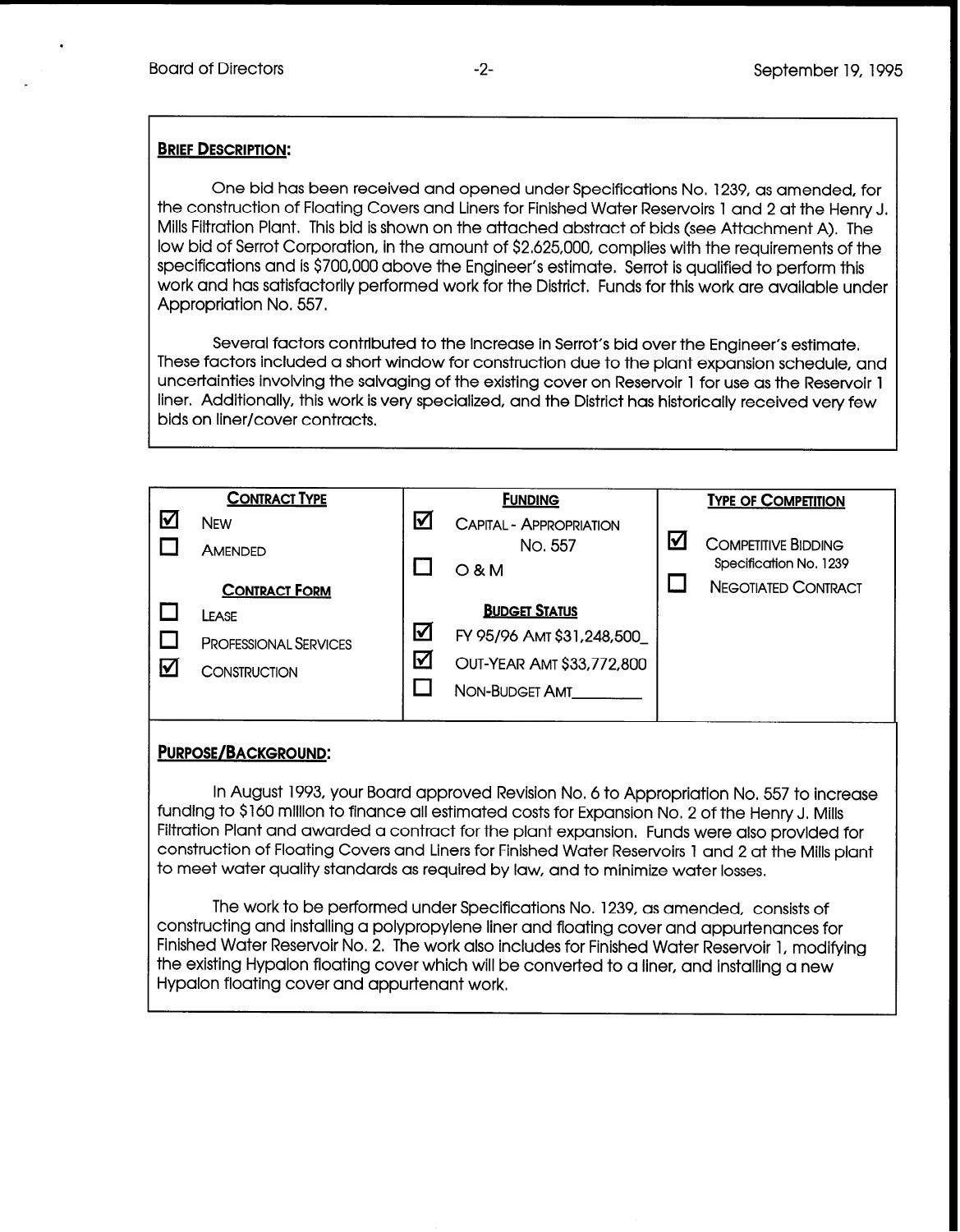#### ACTIONS & MILESTONE:

Final design was completed in June 1995. Construction is anticipated to begin in November 1995 and to be complete in July 1997.

#### MBE/WBE:

These specifications established Minority-Owned Business Enterprise (MBE) and Women-Owned Business Enterprise (WBE) certified subcontractor participation goals of 4 percent MBE and 2 percent WBE, The specifications also provided that a bidder which does not meet the indicated participation goals must submit documentation of its good faith effort to meet such goals. Serrot exceed the specified goals and is therefore not required to submit good faith documentation, The MBE and WBE subcontractors are listed in Attachment B.

### CEQA COMPLIANCE / ENVIRONMENTAL DOCUMENTATION:

On February 12, 1991, the Final Environmental Impact Report (FEIR) for the Henry J. Mills Filtration Plant Expansion No. 2 was certified by your Board, along with the Mitigation Monitoring Program, both of which are in effect with the ongoing expansion work. The addendum was considered and found adequate by your Board on August 22, 1992. The facility plan and disclosure statements in the FEIR included the covers and liners for Reservoirs 1 and 2 at the Mills plant.

These actions satisfied the provisions of the California Environmental Quality Act in regard to this matter and no further environmental review or documentation is necessary for your Board to act on this request.

|                                                            | <b>EVALUATION CRITERIA</b>                                                                                                                                                                                    |
|------------------------------------------------------------|---------------------------------------------------------------------------------------------------------------------------------------------------------------------------------------------------------------|
| <b>PLAN BID STATISTICS</b>                                 | LOW BID THAT MEETS THE REQUIREMENTS OF THE SPECIFICATIONS.<br><b>BIDDERS QUALIFICATIONS AND MBE/WBE PARTICIPATION ARE ALSO</b><br>CONSIDERED.                                                                 |
| <b>CONTRACTORS REQUESTED PLANS</b><br><b>BID SUBMITTED</b> | <b>CONTRACTUAL DETAILS</b><br><b>M</b> ANTICIPATED DURATION 140 WORKING DAYS FOR RES. NO. 2<br>AND 156 WORKING DAYS FOR RES. NO. 1.<br>$\Box$ Hourly Rates<br>$\blacksquare$ PREVAILING WAGE RATES WILL APPLY |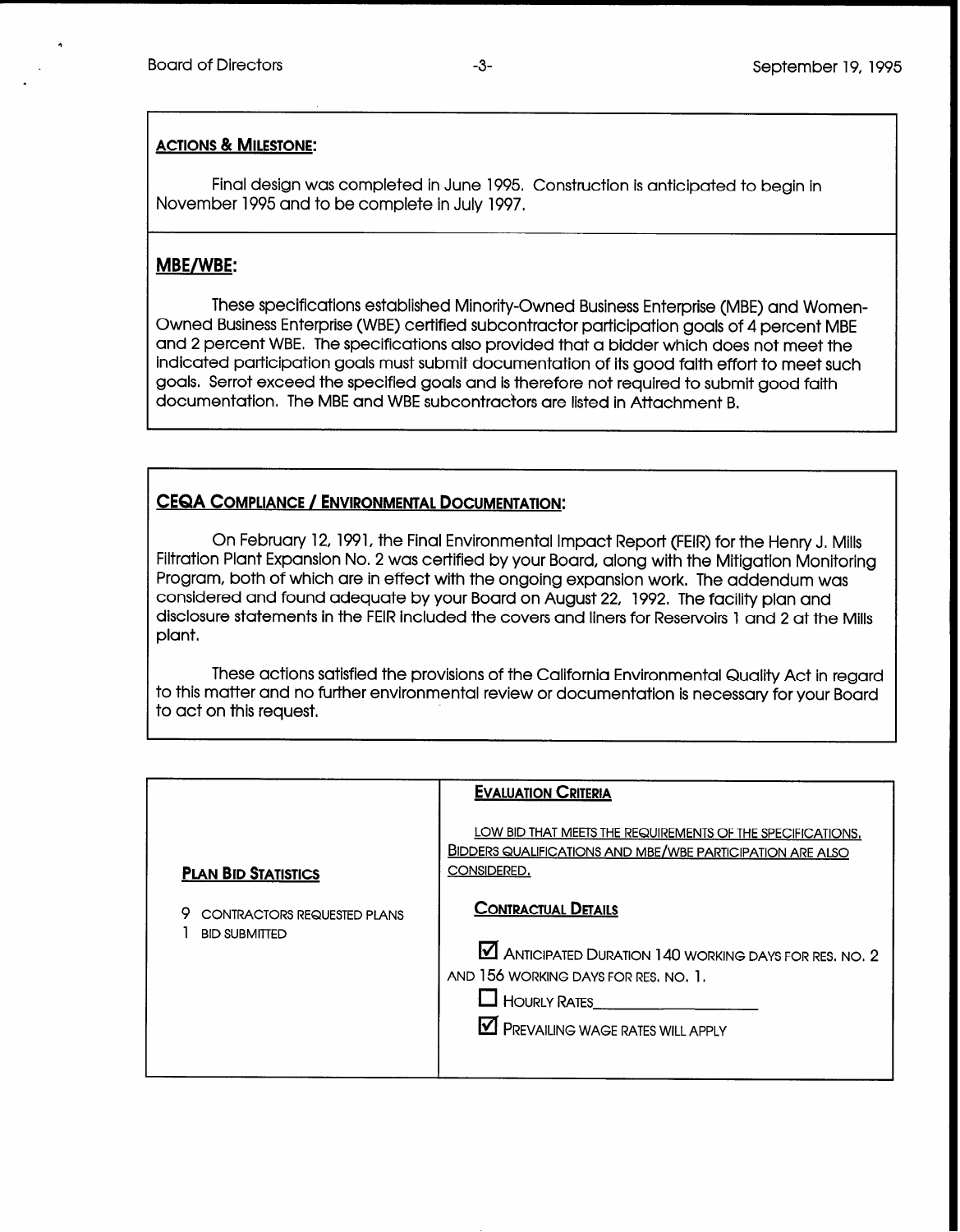- This section uses the following tracking code : 1 1  $\alpha$ This section uses the following index code :  $4166$ 

# Page Place Holder Sheet / Page Tracking Sheet

### Page Place Holder Sheet

This sheet stands in for a section consisting of  $\overline{\qquad \qquad }$  total number of pages in this document, including those starting at page number  $H$  A  $'$  and ending with page number  $A+A, A'$  as numbered in the document.

Page Tracking Sheet

This section of the total number of pages has been pulled from the document titled:

i.

e.<br>P

This section was pulled for seperate processing due to:

|   | $\Box$ Duplex Pages       |  |
|---|---------------------------|--|
|   | $\Box$ Simple Binding     |  |
|   | $\Box$ Special Binding    |  |
| └ | <b>Mounted Components</b> |  |
|   | $\Box$ Page Material      |  |

- $\Box$  Page Size
- D Damaged Page
- $\Box$  Text on Screen
- $\square$  Image Only Pages
- D Page Rotation